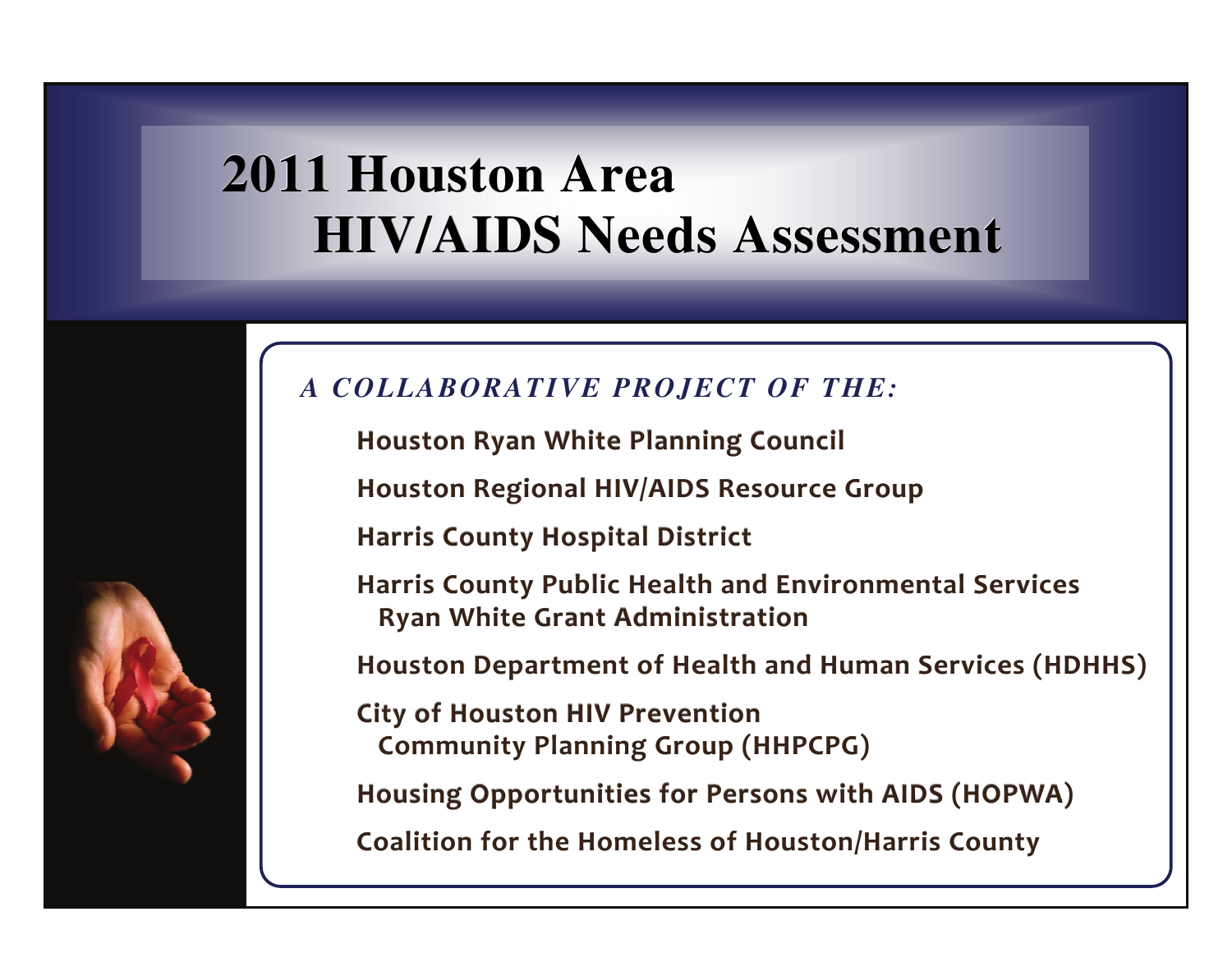# **Acknowledgements Acknowledgements**

*Collaboration is the key to effective planning, especially around an illness as complex as HIV/AIDS. This report could not have been written without the collaborative efforts of the following partners:* 

- **8** Houston Ryan White Planning Council
- **8** Houston Regional HIV/AIDS Resource Group
- **8** Harris County Hospital District
- **8** Harris County Public Health & Environmental Services Ryan White Grant Administration
- **R** Houston Department of Health and Human Services (HDHHS)
- **R** City of Houston HIV Prevention Community Planning Group (CPG)
- 8 Housing Opportunities for Persons with AIDS (HOPWA)
- Coalition for the Homeless of Houston/Harris County

#### *SPECIAL THANKS TO OUR…*

**Courageous leaders…** Steven Vargas & Tam Kiehnhoff, Co-Chairs, Needs Assessment Group (NAG)

#### **Inspired workgroup leaders...**

Ken Malone & C. Bruce Turner, Analysis Workgroup Scot More & Marc Samuels, Data Collection Workgroup David Garner & Dr. Osaro Mgbere, Epidemiology Workgroup Claudine Alexandre-McGill & Steven Vargas, Survey Workgroup

#### **Tireless community participants...**

| Sonya Adams             | Karen Chronister        | <b>Ryland Gittens</b>  | Vera Johnson          | <b>Wendy Moore</b>        | <b>Terry Seufert</b>      |
|-------------------------|-------------------------|------------------------|-----------------------|---------------------------|---------------------------|
| Ifeoma Adegun           | <b>Michael Clements</b> | Abbey Gleichenhaus     | Yolanda Jones         | <b>Algernon Morehead</b>  | <b>Cecilia Smith-Ross</b> |
| Mark Aguilar            | Nina Davenport          | <b>Gary Grier</b>      | <b>Brandi Knight</b>  | <b>Chevonne Potter</b>    | <b>Robert Taylor</b>      |
| <b>Sherifat Akorede</b> | Vera Davis              | <b>Ranell Guillory</b> | John Laehy            | <b>Teresa Presley</b>     | Sylvia Teeple             |
| Layla Becker            | Vicki Derouen           | Don Hall               | <b>Ernesto Macias</b> | <b>Belinda Rainer</b>     | Kimyata Walker            |
| Jeff Benavides          | Elizabeth Dominguez     | Danielle Houston       | Cliff Macklin         | Ann Reed                  | <b>Timeka Walker</b>      |
| Jillian Bissar          | Mike Ferguson           | Kevin Jackson          | Nancy Miertschin      | LaShunda Ringer           | Fred Walters Jr.          |
| Keith Bynam             | <b>Yvette Flores</b>    | Sheron Jackson         | Monica Mills-Maddox   | Ann Robison, PhD          | Keville Ware              |
| Jeffrey Campbell        | Joe Fuentes Jr.         | Eric James             | Kim Mooney            | <b>Christopher Romero</b> | Stephan White             |
| Adline Chevalier, RN    | Gina Gilstrap           | Melvin Johnson         | Conoshura Moore       | Ruben Rosas               | <b>Preston Witt</b>       |

**Dedicated Staff…** Diane Beck, Elizabeth Dominguez, Yvette Garvin, Jen Haejin Kim, Anna Langford, Georgette Monaghan Laura Norquist, Laura Pursell, Rob Ramirez, Maria Elena Saade and Tori Williams.

#### *But, most of all… heartfelt thanks to the 975 people with HIV/AIDS for participating in this important process. The 2011 HIV/AIDS Needs Assessment is dedicated to you.*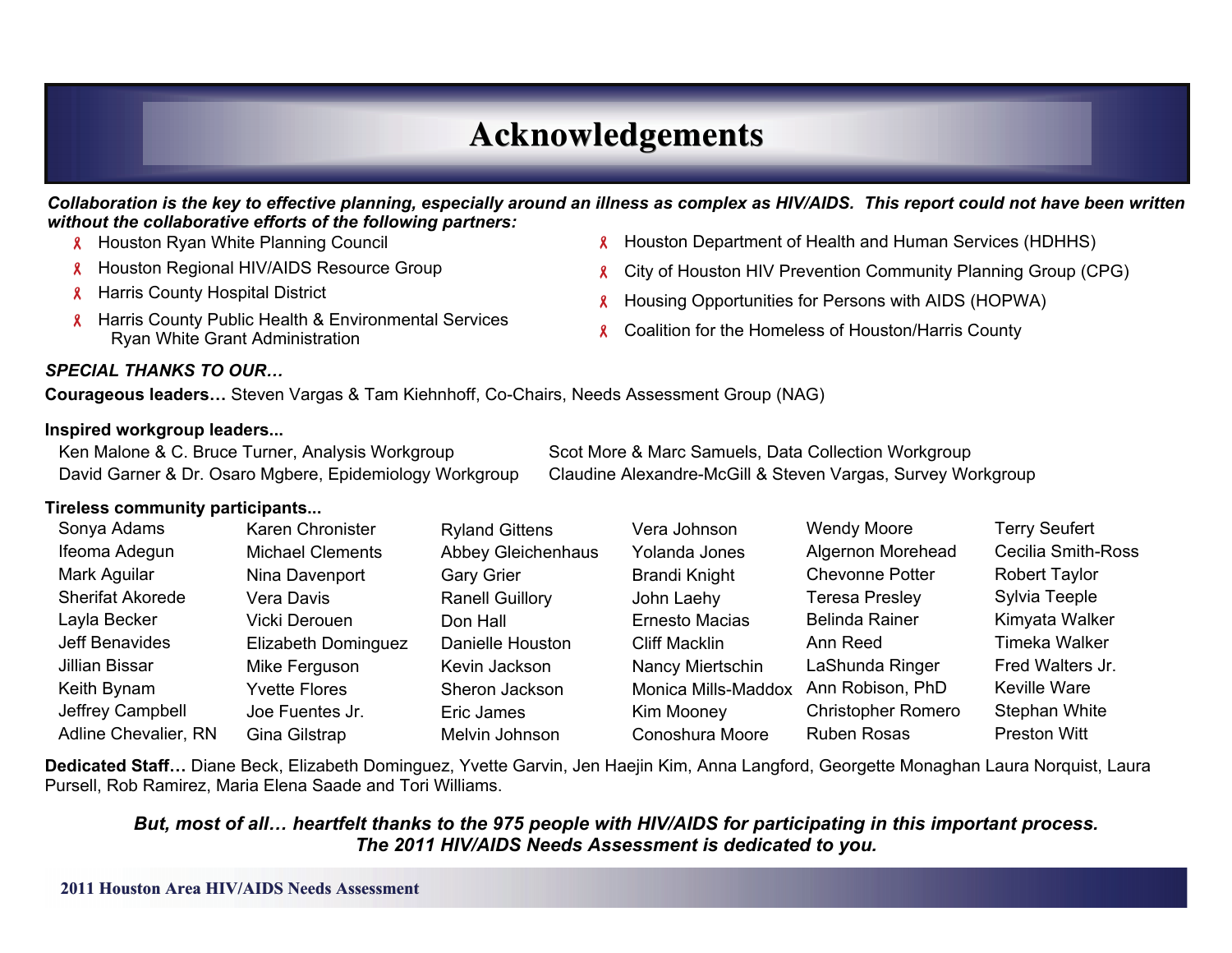# **Table of Contents**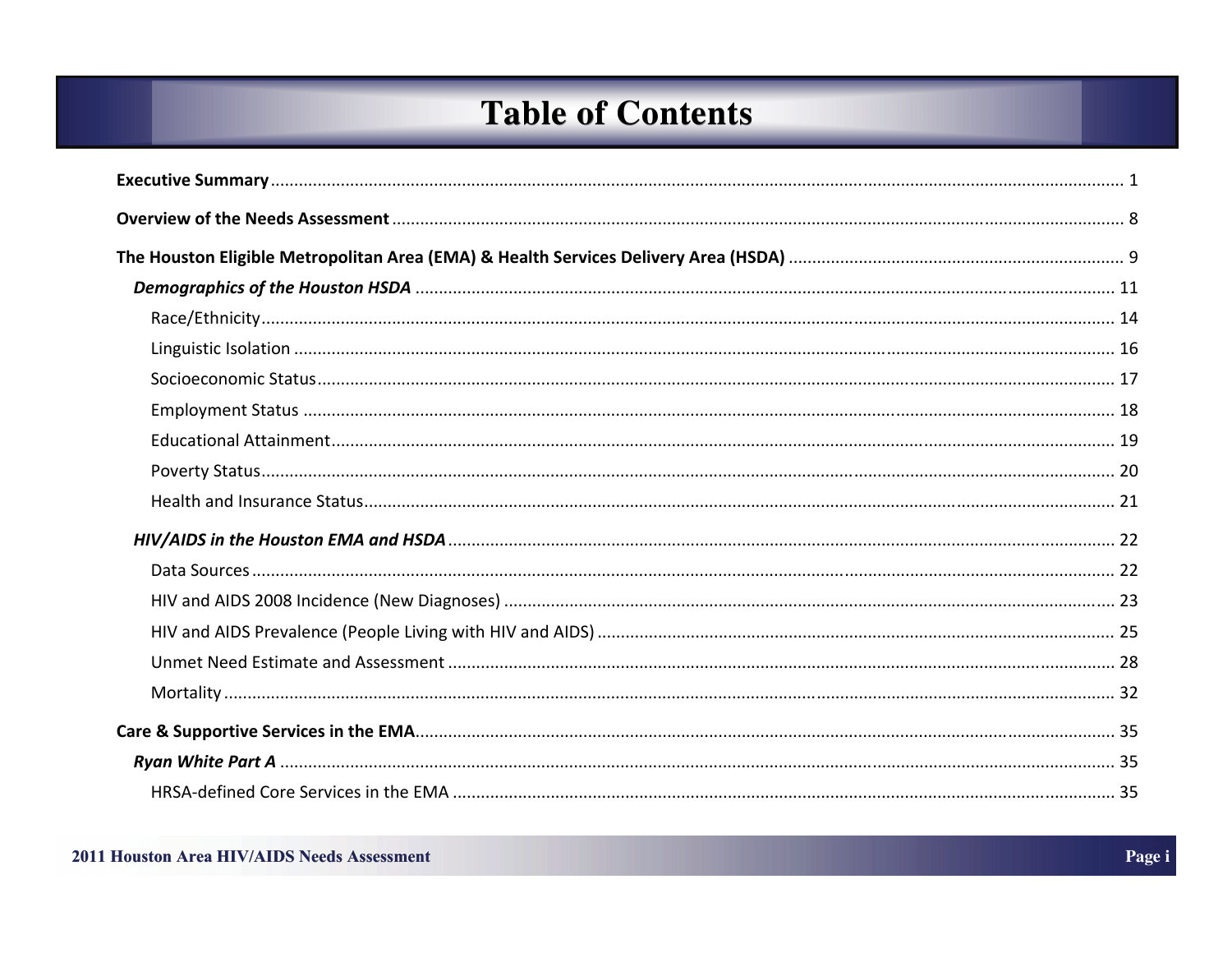# **Table of Contents**

| County of Residence, Gender, Age, Race/Ethnicity, Sexual Orientation, Immigration Status, Education, Recent Incarceration     |  |
|-------------------------------------------------------------------------------------------------------------------------------|--|
| Length & Location of Diagnosis, Reason for Testing, Information Received at Diagnosis                                         |  |
| Delayed Entry to Care, Falling out of Care, First Place for Care, Recent ER Visit, Case Management, Medications, Side Effects |  |
| First CD4 Count, Hepatitis C Status, Tuberculosis Status                                                                      |  |
| Self Reported Conditions/Symptoms, Sources of Social Support                                                                  |  |
| Reported Drug Use, Indication of Drug/Alcohol Abuse                                                                           |  |
| Housing Type, Housing Stability, Housing Difficulties                                                                         |  |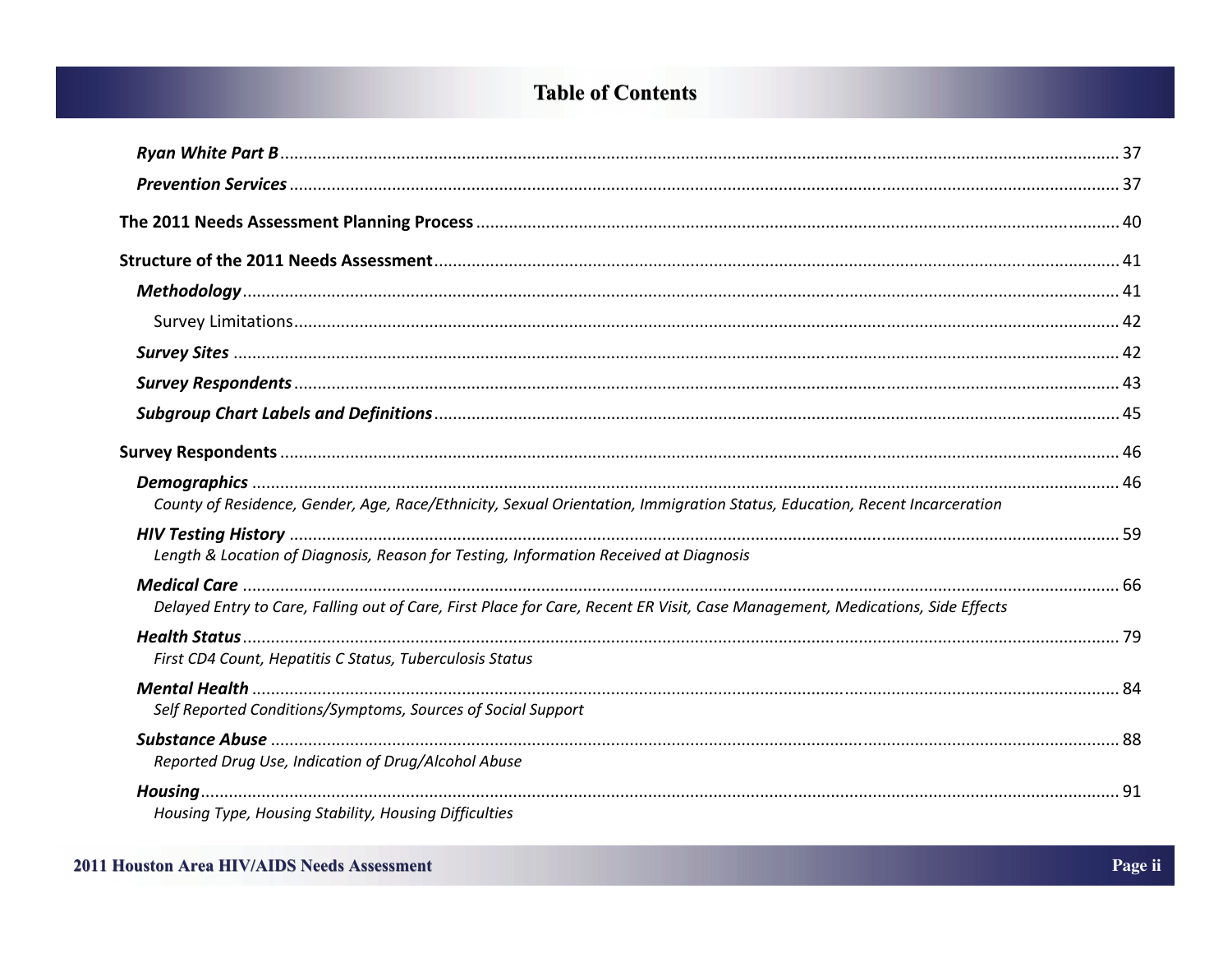# **Table of Contents Table of Contents**

| Job Status, Annual Income, Sources of Income, Paying for Medical Care                                                                                                                                                                                                                                                                         |  |
|-----------------------------------------------------------------------------------------------------------------------------------------------------------------------------------------------------------------------------------------------------------------------------------------------------------------------------------------------|--|
|                                                                                                                                                                                                                                                                                                                                               |  |
|                                                                                                                                                                                                                                                                                                                                               |  |
|                                                                                                                                                                                                                                                                                                                                               |  |
|                                                                                                                                                                                                                                                                                                                                               |  |
|                                                                                                                                                                                                                                                                                                                                               |  |
|                                                                                                                                                                                                                                                                                                                                               |  |
|                                                                                                                                                                                                                                                                                                                                               |  |
|                                                                                                                                                                                                                                                                                                                                               |  |
|                                                                                                                                                                                                                                                                                                                                               |  |
|                                                                                                                                                                                                                                                                                                                                               |  |
|                                                                                                                                                                                                                                                                                                                                               |  |
|                                                                                                                                                                                                                                                                                                                                               |  |
| Supportive Services identified as 'Important' by each respondent subgroup: All Respondents, In Care, Out of Care, In Care w/History<br>of being Out of Care, Men, Women, White, Black, Latino, MSM-White, MSM-Black, MSM-Latino, Recently Released, Substance Abusers,<br>Respondents with Mental Health Symptoms, Homeless and Rural.        |  |
| Barriers to Supportive Services as reported by each respondent subgroup: All Respondents, In Care, Out of Care, In Care w/History<br>of being Out of Care, Men, Women, White, Black, Latino, MSM-White, MSM-Black, MSM-Latino, Recently Released, Substance Abusers,<br>Respondents with Mental Health Symptoms, Homeless and Rural.          |  |
| Difficulty accessing Supportive Services as reported by each respondent subgroup: All Respondents, In Care, Out of Care, In Care w/History<br>of being Out of Care, Men, Women, White, Black, Latino, MSM-White, MSM-Black, MSM-Latino, Recently Released, Substance Abusers,<br>Respondents with Mental Health Symptoms, Homeless and Rural. |  |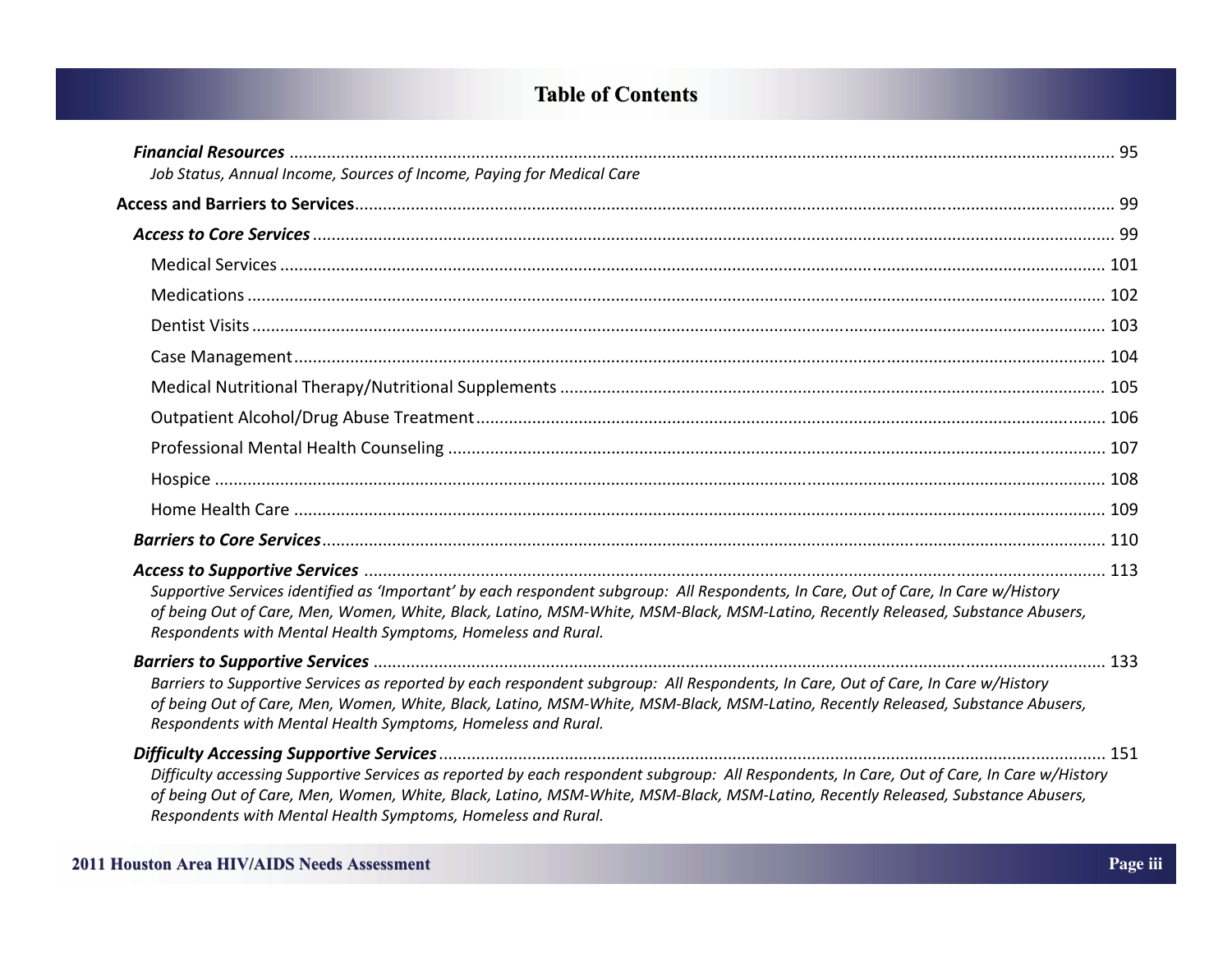# **Table of Contents Table of Contents**

| <b>List of Tables</b> |  |
|-----------------------|--|
|                       |  |
|                       |  |
|                       |  |
|                       |  |
|                       |  |
|                       |  |
|                       |  |
|                       |  |
|                       |  |
|                       |  |
|                       |  |
|                       |  |
|                       |  |
|                       |  |
|                       |  |
|                       |  |
|                       |  |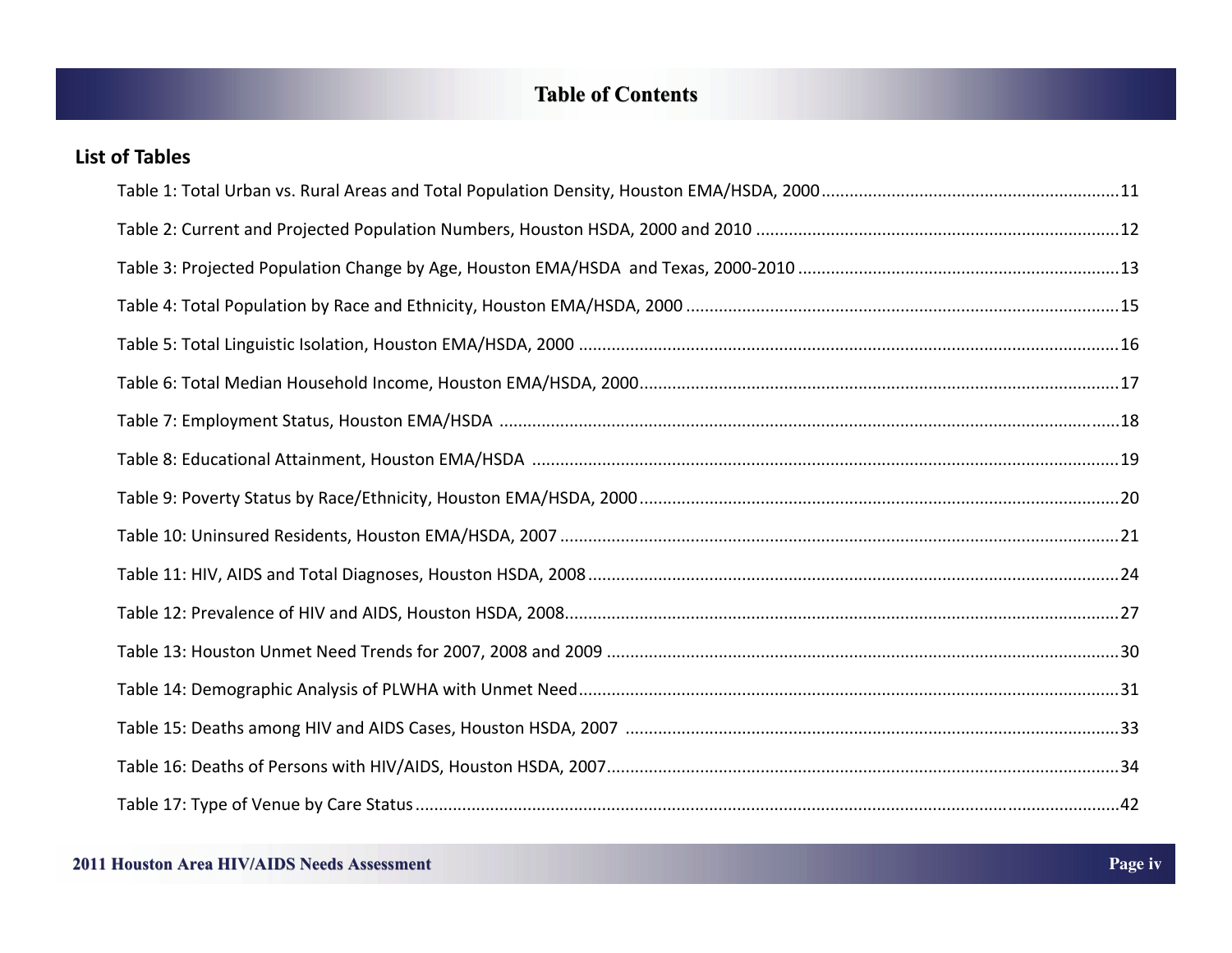# **Table of Contents**

| <b>List of Figures</b> |  |
|------------------------|--|
|                        |  |
|                        |  |
|                        |  |
| <b>Appendices</b>      |  |
|                        |  |
|                        |  |
|                        |  |
|                        |  |
|                        |  |
|                        |  |
|                        |  |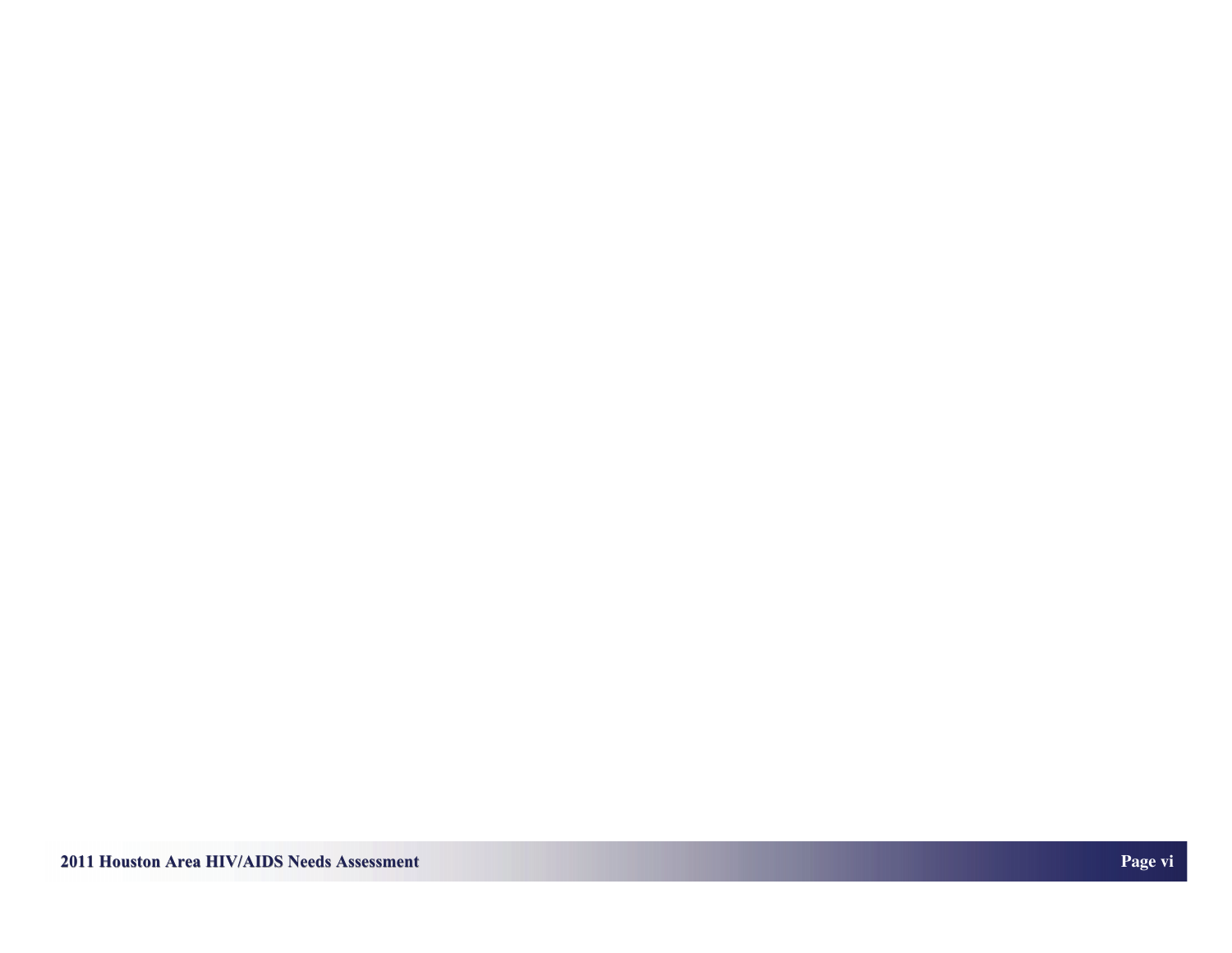#### **Introduction**

A needs assessment produces detailed information about service usage for <sup>a</sup> defined population and, as <sup>a</sup> result, is an essential tool for planning for service‐delivery in <sup>a</sup> community. Every three years, <sup>a</sup> needs assessment of People Living with HIV/AIDS (PLWHA) in the Houston Area is conducted. Its purpose is to gather information on the health and human services that PLWHA in Houston use, their potential barriers to services and their continued areas of service need. The information gathered is then used by Houston Area HIV/AIDS service providers and planning bodies as they make programmatic decisions on how to best meet the needs of PLWHA.

For the 2011 Houston Area HIV/AIDS Needs Assessment, 924 PLWHA were surveyed from the local Health Services Designation Area (HSDA), <sup>a</sup> 10‐county area that includes the counties of Austin, Chambers, Colorado, Fort Bend, Harris, Liberty, Montgomery, Walker, Waller and Wharton. Survey participants were queried on 11 topics related to HIV services, including service usage history for both medical and social services, barriers to seeking or receiving services and co-occurring health conditions. Their responses were analyzed in light of demographic characteristics, risk factors for HIV/AIDS and other conditions that can impact access to care, such as being homeless, living in <sup>a</sup> rural setting, or being recently released from the criminal justice system. Focus groups with HIV service providers and an analysis of current HIV/AIDS epidemiological data were also conducted.

Of PLWHA who participated in the needs assessment survey, almost all (95%) resided in Harris County. The majority were also male (67%), Black/African‐American (55%), heterosexual (52%) and had at least <sup>a</sup> high school diploma or GED (80%). Their average age was 45. Nine percent (9%) of participants were homeless, 19% were recently released from jail or prison, 24% had no annual income and 35% were unemployed. The average length of time being HIV positive was 11 years and the majority (93%) was currently *in care* for HIV/AIDS.

#### **The Scope: HIV/AIDS in the Houston Area**

According to the Centers for Disease Control and Prevention, the Houston Area ranks  $13<sup>th</sup>$  in the nation among all metropolitan statistical areas for rate of new HIV cases (2009). In Texas, Harris County ranks 11<sup>th</sup> among all counties for rate of new HIV, but is first in the state for the *number* of new people diagnosed with HIV/AIDS as well as for the number of PLWHA (2010).

In 2008 (the last year for which verified local data is available), 1,903 new cases of HIV/AIDS were diagnosed in the Houston Area HSDA, and, of which, over half (54%) were new HIV cases (not yet progressed to AIDS). Men and Blacks/African-Americans had the highest rates of new infection. Men Who Have Sex with Men (MSM) and heterosexual contact accounted for the majority of attributed risk among new cases. Overall,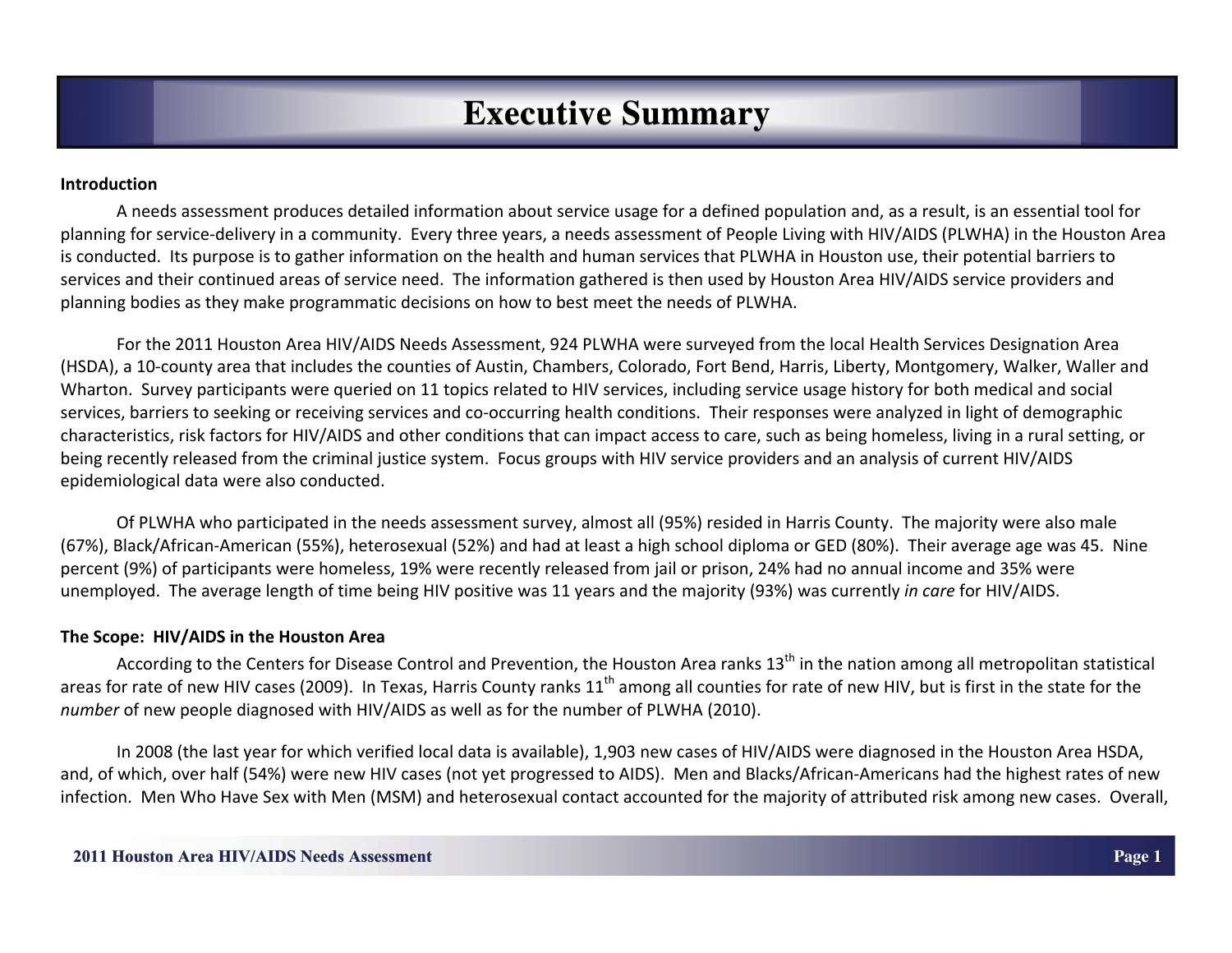the rate of new HIV cases in the Houston Area is on the rise, while the rate of new AIDS cases is declining.

Also in 2008, there were 20,190 PLWHA in the Houston HSDA, and, of which, over half (58%) had progressed to AIDS. Trends among PLWHA mirror those among the newly‐diagnosed: men and Blacks/African‐Americans had the highest rates and MSM and heterosexual contact accounted for the majority of attributed risk. However, there were some notable differences: statistical comparison suggests <sup>a</sup> possible increase in PLWHA who are women and youth (aged 13 to 24 years).

The mortality rate associated with HIV/AIDS in the Houston Area HSDA has remained relatively stable. Most recent estimates place the rate of HIV/AIDS death at 10.5 per 100,000 cases, or 540 deaths annually (2007). Rates of death among PLWHA were highest among men, Blacks/ African‐Americans, MSM and heterosexual contact.

The vast majority of and highest rates for new HIV/AIDS cases as well as PLWHA were in Harris County.

#### **The Response: HIV/AIDS Programs in the Houston Area**

In the Houston Area, there are four main federally‐funded programs dedicated to HIV/AIDS services; together, they represent the continuum of HIV service needs, from diagnosis to end‐stage disease:

- The Ryan White HIV/AIDS Program Part A provides federally‐defined core HIV/AIDS services in the Houston Eligible Metropolitan Area (EMA). Examples of core services include primary outpatient medical care, case management and medication assistance. According to recent estimates, 8,262 PLWHA receive services through Part A. Part A is administered by the Harris County Public Health and Environmental Services, Ryan White Grant Administration.
- The Ryan White HIV/AIDS Program Part B provides core HIV/AIDS medical services throughout the HSDA, which includes the EMA. Part B also includes the AIDS Drug Assistance Program (ADAP) and services specifically targeted to the region's rural counties. According to recent estimates, approximately 4,700 PLWHA receive Part B services. Part B is administered by the Texas Department of State Health Services and, locally, by the Houston Regional HIV/AIDS Resource Group.
- The Houston Area HIV Prevention Program provides HIV testing, diagnosis and linkage to care. They also provide community‐wide risk‐ reduction education and school‐based prevention programs. All new cases of HIV/AIDS are reported to the program as part of mandated disease surveillance and are followed by partner identification/notification efforts. Prevention programs are operated by the Houston Department of Health and Human Services.
- $\bullet$ Housing Opportunities for Persons with AIDS (HOPWA) provides grants to community organizations to help meet the housing needs of low‐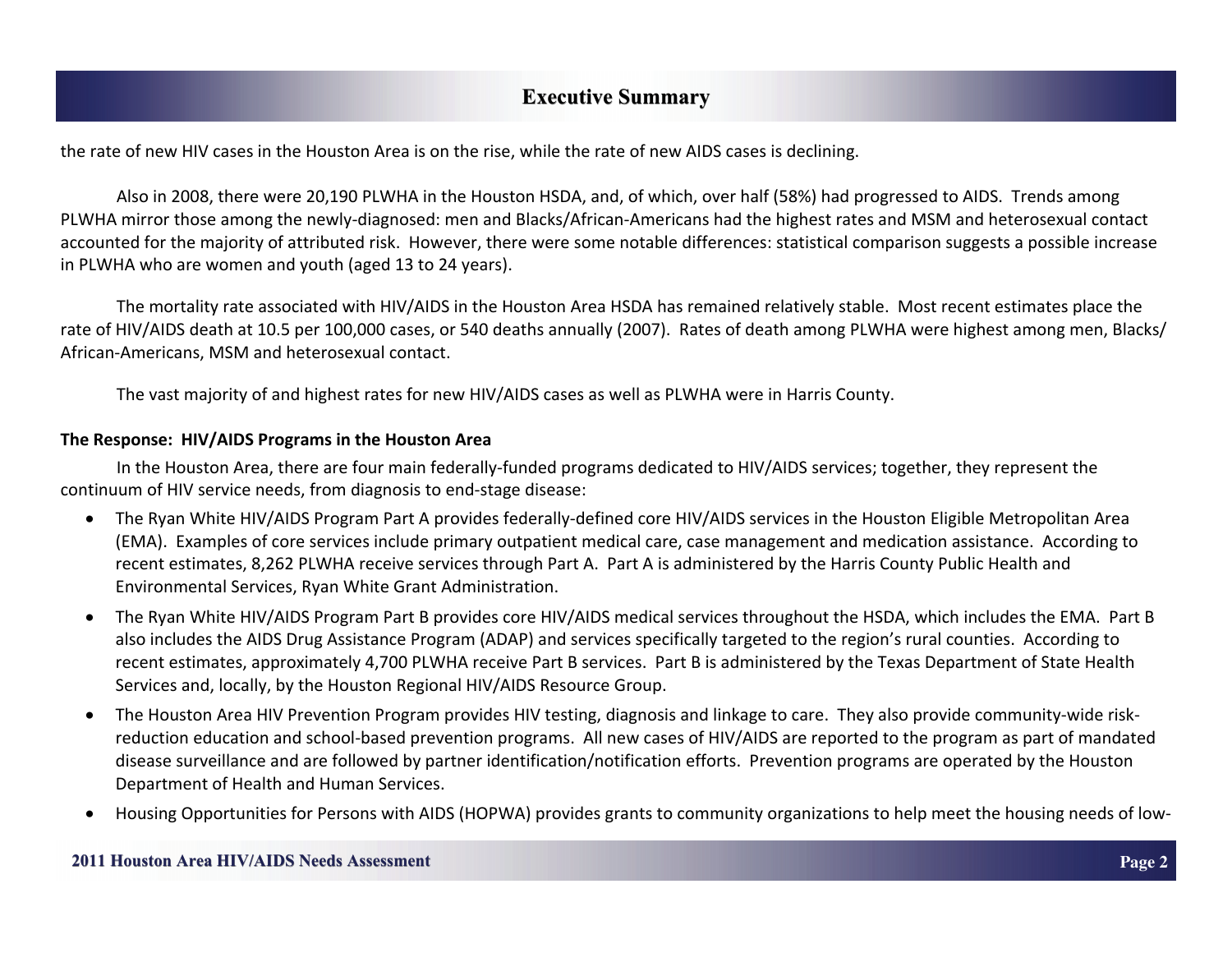income PLWHA. Examples of services include rent, mortgage and utility assistance, permanency planning and community‐based residences for PLWHA. HOPWA is administered by the City of Houston Housing and Community Development. **The Need: Key Findings about PLWHA's Experiences with HIV/AIDS Services in the Houston Area**

#### **Diagnosis**

The 2011 Houston Area HIV/AIDS Needs Assessment aimed to gather information about the entire continuum of HIV services, which begins at the time of HIV/AIDS diagnosis. Therefore, needs assessment participants were asked about their experience with HIV testing. Overall, "feeling sick" was the most commonly cited reason for seeking an HIV test (25% of respondents), followed by having sex with someone with HIV (19%), testing as part of <sup>a</sup> routine check‐up (19%) and engaging in risky behavior (18%). The most commonly reported location for the HIV test was a public or community clinic (40%), followed by jail/prison (16%). Less than half of survey respondents (48%) said they received information about HIV medical services at the time of their diagnosis and 19% stated they received no information at all.

#### **First Medical Visit**

Needs assessment participants were also asked about the time between their HIV/AIDS diagnosis and their first HIV medical visit. Half (50%) reported seeing <sup>a</sup> doctor for HIV within 1 month of diagnosis, while 14% waited more than 12 months and 2% said they had never seen <sup>a</sup> doctor for HIV. PLWHA who more often reported waiting longer than 12 months to see <sup>a</sup> doctor for HIV were those with <sup>a</sup> history of being out‐of‐ care (35% of respondents) or who were still out‐of‐care (21%) as well as White MSM (19%). The most commonly‐cited reason for delaying care was fear (42%), followed by denial (35%) and not feeling sick (34%). As with testing, the most commonly‐reported location for the first HIV medical visit was a public or community clinic (54%).

#### **Core Medical Services**

There are nine types of services defined as "core services" for PLWHA available through the Houston Area Ryan White HIV/AIDS Programs. Needs assessment participants were asked about their experience seeking each core service. Some participants stated that they did not need the service, but, of those that did, services overall were reportedly "very east to get." The top three accessible and non-accessible core services were ranked as follows:

*Top Three "Very Easy to Get" Core Services*

- 1. Medical Services
- 2. HIV Medications
- 3. Case Management

*Top Three "Had Some Difficulty Getting" Core Services*

- 1. Dentist Visits
- 2. HIV Medications
- 3. Case management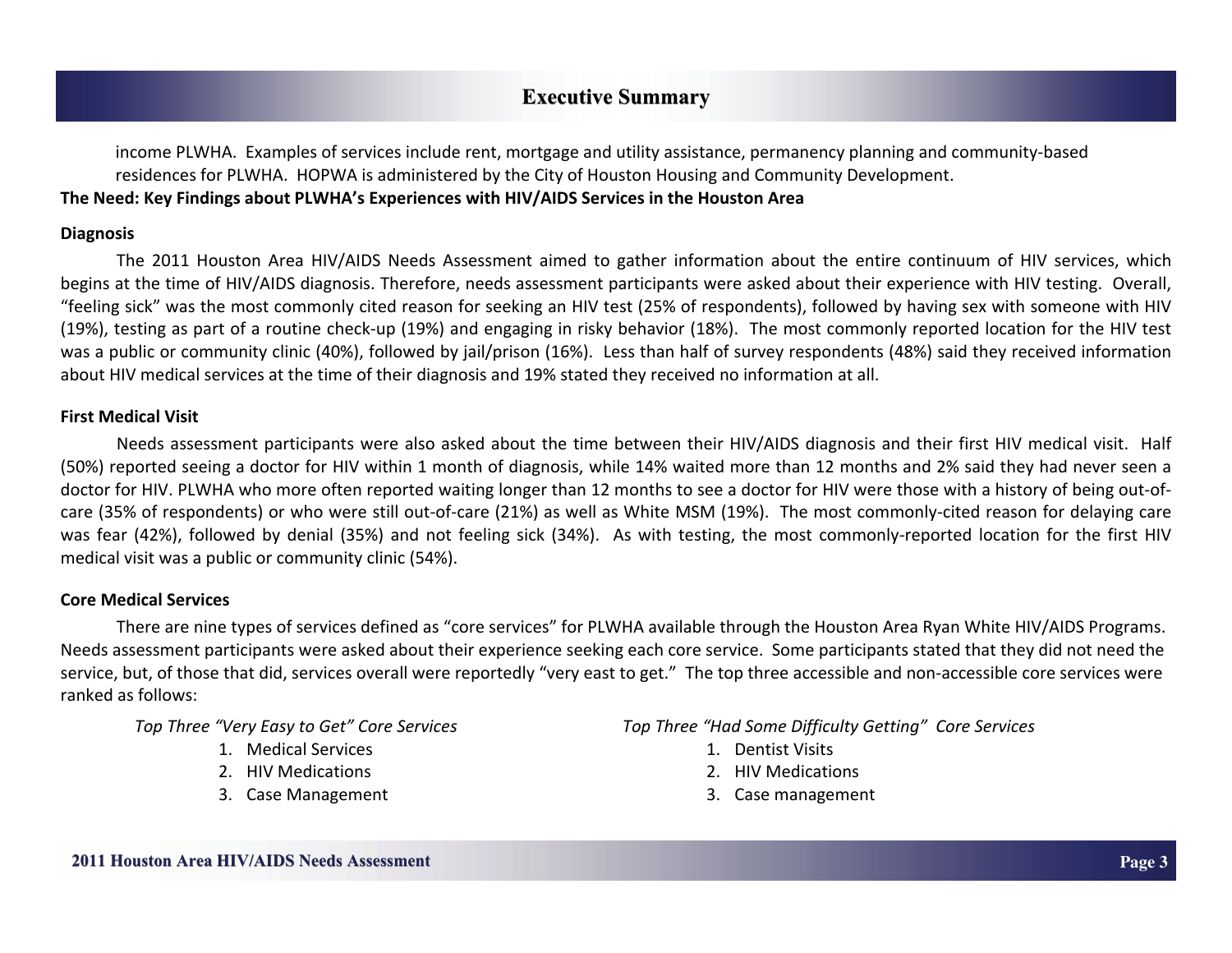Though certain core services ranked at the top of both lists, certain subgroups of PLWHA reported divergent experiences. In general, PLWHA who were not in regular HIV care or who were homeless had difficulty accessing services that others perceived as "easy to get."

When assessment participants reported having "some difficulty" accessing <sup>a</sup> service, they were also asked to identify why, using <sup>a</sup> list of potential barriers. The three most commonly reported barriers to accessing core services were as follows:

*Top Three Barriers to Core HIV Services in the Houston Area*

- 1. Difficulty making or keeping appointments
- 2. Long wait times
- 3. Problems with paperwork

In addition, the majority of participants (63%) reported having <sup>a</sup> case manager or <sup>a</sup> specific person at <sup>a</sup> clinic, hospital, or community organization who is responsible for helping them access HIV services.

#### **HIV Medications**

A majority of needs assessment participants (78%) reported being on HIV medications at the time of the survey. Hispanics reported HIV medication usage the most while those that were homeless reported it the least. Overall, the most commonly‐cited reason for not taking HIV medications was a T‐cell count being too high. About one‐quarter (26%) of participants reported stopping their HIV medications at some point in time due to side effects. Fifteen percent (15%) reported difficulty paying for medications.

#### **Supportive Services**

In addition to the nine core medical services for PLWHA referenced above, there are 14 services designated as "supportive services" available through the Houston Area Ryan White HIV/AIDS Programs. Needs assessment participants were asked to rank up to five of the 14 "supportive services" as the most useful or important. The top three supportive services were as follows:

*Top Three Most Useful/Important Supportive Services for PLWHA in the Houston Area*

- 1. Emergency Financial Assistance (EFA), or short‐term payments for transportation, food, utilities or medication
- 2. Food bank services for food, meals, or nutritional supplements
- 3. Transportation services to access primary medical care or psychosocial support

Though ranked first in importance for PLWHA, Emergency Financial Assistance was cited as the most difficult‐to‐access of the supportive services. The top three most difficult‐to‐access supportive services were as follows: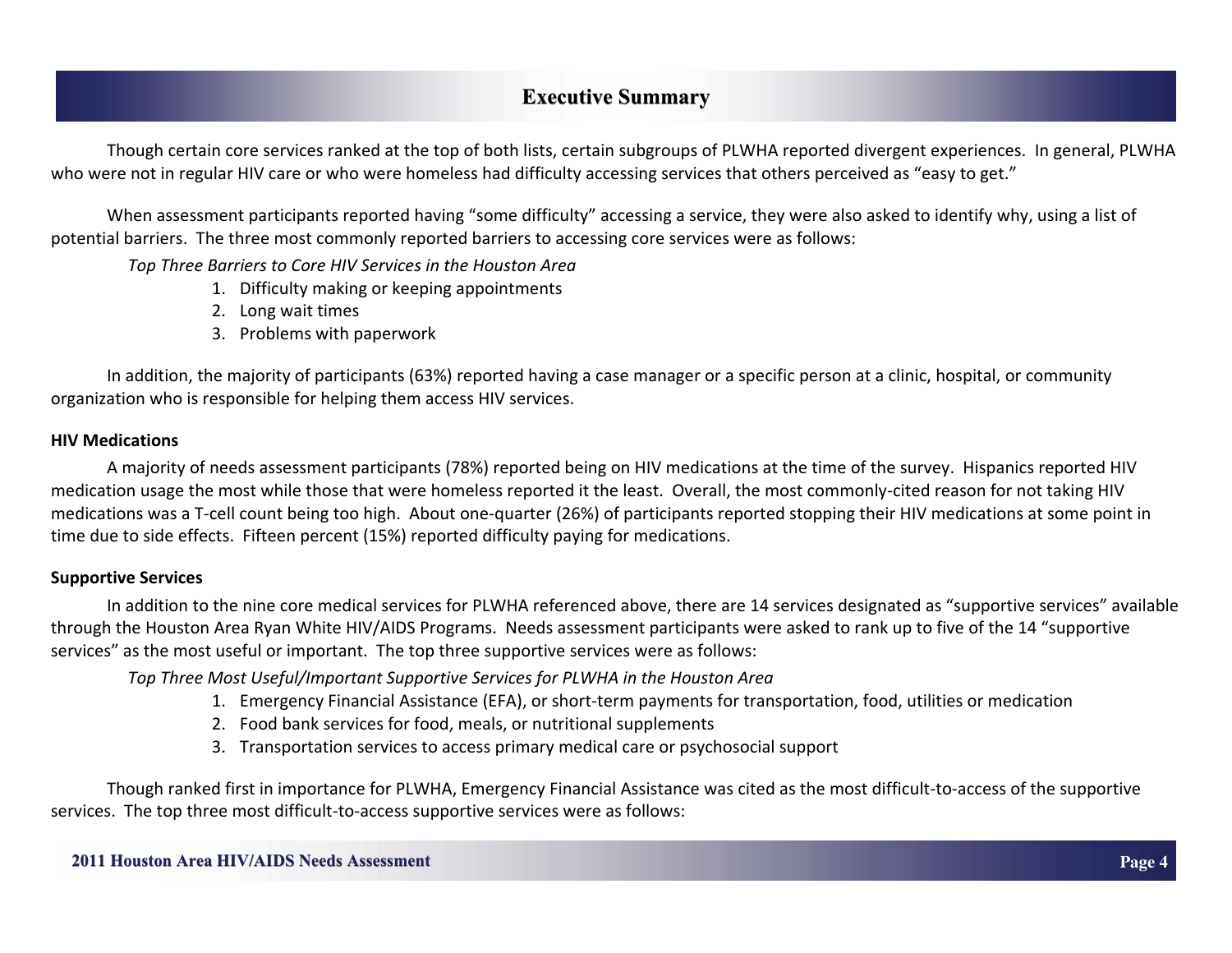*Top Three Supportive HIV Services That PLWHA "Had Some Difficulty Getting" in the Houston Area*

- 1. Emergency Financial Assistance (EFA), or short‐term payments for transportation, food, utilities, or medication
- 2. Food bank services for food, meals, or nutritional supplements
- 3. Rental assistance and/or shelter vouchers, or short‐term assistance to support temporary and/or transitional housing to access medical care

When assessment participants reported having "some difficulty" accessing <sup>a</sup> supportive service, they were also asked to identify why, using <sup>a</sup> list of potential barriers. The three most commonly reported barriers to accessing supportive services were as follows:

*Top Three Barriers to Supportive HIV Services in the Houston Area*

- 1. Not knowing where to get services
- 2. Not knowing how to get services
- 3. Was told they were not eligible for the service

Participants were also asked about sources for social support. The most commonly-cited source was family (35% of respondents), followed by other PLWHA (34%) and doctors, nurses, or agency staff (33%).

#### **Co‐Occurring Conditions**

Needs assessment participants were also asked about the presence of certain other health conditions that could impact their ability to seek HIV care. One quarter (25%) of participants reported Hepatitis C co-infection, 11% reported a history of active TB and 31% reported taking high blood pressure medication. In addition, <sup>a</sup> majority of participants (63%) reported having at least one mental health condition during the previous month, with "serious anxiety/tension" reported most often (52%). Participants were also asked about drug and alcohol use. Overall, about one‐third (36%) showed an indication of alcohol abuse, 25% reported using marijuana, 21% reported using cocaine and 5% reported using amphetamines.

#### **Characteristics of People Who Are Out‐Of‐Care**

Though the Houston Area Ryan White HIV/AIDS Programs serve <sup>a</sup> large proportion of PLWHA, there are still some PLWHA who are not receiving care. Each year, the programs estimate the number of diagnosed PLWHA who are out‐of‐care using <sup>a</sup> federal formula and definition and the best available data. This number is commonly referred to as the "unmet need estimate." The current Houston Area unmet need estimate is